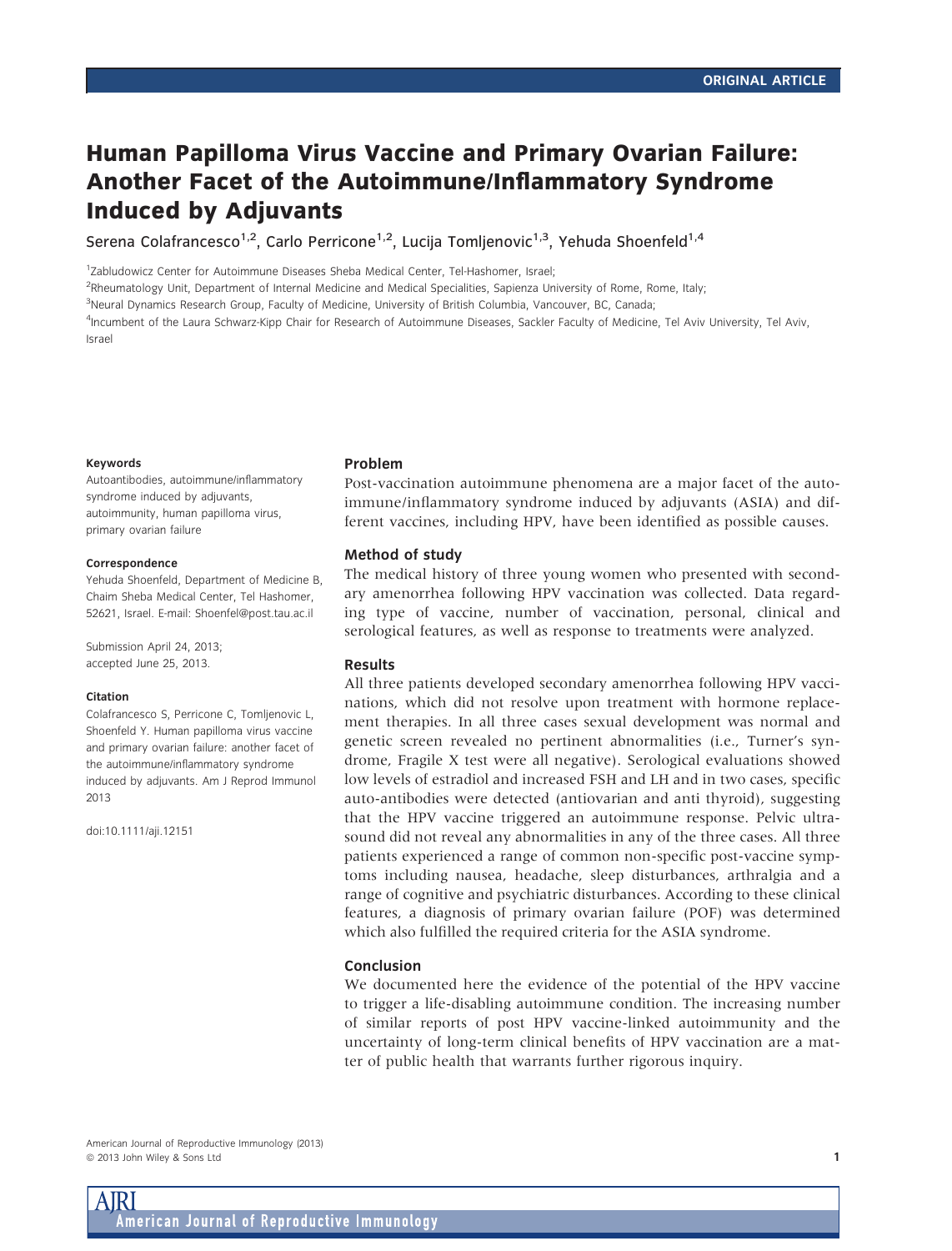# Introduction

Vaccines against human papilloma virus (HPV) are thought to represent a useful approach in the fight against cervical cancer. Although vaccines have proven to be a successful and cost-effective asset for preventive medicine, local or systemic adverse events, following vaccination, have been described. Specifically, there are increasing reports that autoimmune disorders can develop after vaccination.<sup>1–4</sup> At the same extent, the association between infectious agents exposure and the development of autoimmune diseases is well established.<sup>5,6</sup> Recently, a new syndrome, namely the autoimmune/inflammatory syndrome induced by adjuvants (ASIA) or Shoenfeld's syndrome, $7-12$  has been defined, alluding to the key role of adjuvants in inducing autoimmunity. The syndromes included in ASIA entail immune-mediated conditions that appear following a chronic stimulation of the immune system by agents with adjuvant characteristics.<sup>7,10</sup> Post-vaccination autoimmune phenomena represent a major issue of ASIA and different vaccines, including the HPV vaccine, have been found as possible causes.<sup>3,9,13</sup> Primary ovarian failure (POF) is a clinical condition with complex aetiology in which autoimmune mechanisms represent  $20-30\%$  of the cases.<sup>14</sup> This assertion is supported by different evidences: the presence of lymphocytic oophoritis, the detection of ovarian autoantibodies and the frequent association with other autoimmune diseases. $14$  Herein, we describe three clinical cases, including two sisters, who developed POF following administration of the HPV vaccine. Genetic, metabolic and external environmental factors were excluded as POF causes, while the common denominator was the previous vaccination with HPV leading to the development of immune-mediated amenorrhoea.

# Case 1

A young previously healthy girl received three administrations of the quadrivalent HPV vaccine (T0, T1 after 4 months, T2 after 9 months) when she was 14 years old. Six months before the first injection, the patient had menarche. Her psycho-physical and sexual development were normal except that at the time she received the first HPV vaccine dose, she was complaining of irregular periods (every 2 months). After the first vaccination, the patient immediately started to complain of burning and heavy sensation in the injected arm, followed by skin rash and fever. Nausea and stomach aches lasted for 2 days after the injection, while in the subsequent 2 weeks, she further complained of cramping and headache. At the time of the second vaccine administration, she reported similar injection site related symptoms, accompanied by sleep disturbances, such as insomnia and night sweats. At the time of the third injection, the patient continued to experience the same symptoms: burning, pain and heavy sensation in the injected arm, headache and cramping. Insomnia associated with night sweats persisted and she started complaining of arthralgia, anxiety and depression. The patient reported that her last period occurred shortly after the last injection of the HPV vaccine. The hormonal screening showed the presence of increased follicle-stimulating hormone (FSH) and luteinizing hormone (LH) associated with very low levels of estradiol. Beta human chorionic gonadotropin (HCG) tested negative excluding pregnancy. The karyotype study was 46 XX, while molecular studies ruled out Fragile X syndrome and mutated follicle-stimulating hormone receptor (FSHR) gene. A pelvic ultrasound did not show any abnormality. According to these clinical and serological findings, POF diagnosis was determined. Even though the patient started therapy with medroxyprogesterone to stimulate bleeding, no improvement occurred and she continued to experience abnormal vaginal bleeding, night sweats, hot flashes and sleep disturbances.

# Case 2

This patient (the younger sister of the abovementioned case) received three administrations of the quadrivalent HPV vaccine at the age of 13 under the same protocol as her sister. At that time, she had normal growth and sexual development. The patient complained, 10 days after the first injection, of general symptoms such as depression and sleep disturbances. She also experienced episodes of lightheadedness and tremulousness, anxiety, panic attacks and difficulties in focusing/concentrating in her school work. She had menarche at the age of 15 years, followed by another period 1 month later and none thereafter. Laboratory analysis showed high serum levels of FSH and LH with undetectable estradiol. The genetic test for Turner's syndrome,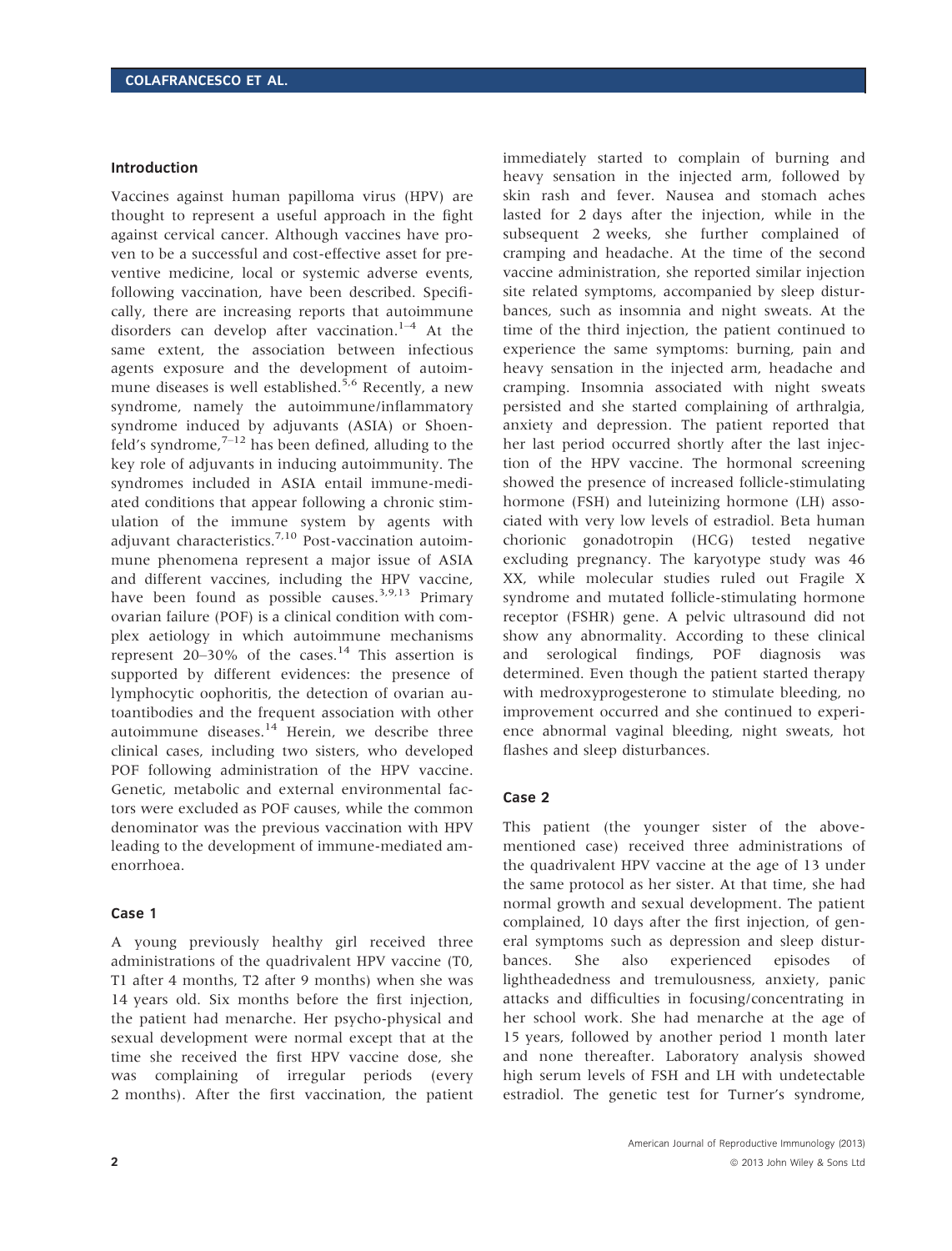Fragile X syndrome and FSHR gene was performed and resulted negative. Interestingly, the patient tested positive for antiovarian antibodies. She underwent a pelvic ultrasound without an evidence of abnormalities. In the light of these findings, a diagnosis of POF was determined and the patient was treated with several different hormonal replacement therapies with a poor therapeutic response.

# Case 3

The patient received the quadrivalent HPV vaccine in three administrations (T0, T1 after 2 months, T2 after 4 months) at the age of 21 years. Menarche occurred when she was 13 years old with normal monthly periods and a flow of 5–7 days, with mild cramps. A normal sexual development was reported. Few months after the last injection of HPV vaccine, she started complaining of irregular menses (off by 1–2 weeks) without an increase in bleeding or pain. The irregular periods worsened and the patient reported on menstruations every 3 months with bleeding only for 2 days. For this reason, she started drospirenone/ethinyl estradiol. Nonetheless, no improvement occurred and after discontinuation of therapy, at the age of 23 years, she complained of amenorrhoea. The laboratory tests showed the presence of very low levels of estradiol and increased FSH and LH. Testosterone, cortisol and prolactin serum level were found normal. Although the thyroid hormones were also in the normal range, the patients had positive antithyroid peroxidise (TPO) antibodies (134 IU/mL, n.v. 0–34). The karyotype evaluation and the search for Fragile X syndrome displayed no aberrations. A transvaginal and pelvic ultrasound did not reveal any abnormality. According to these findings and clinical features, a diagnosis of POF was determined. Thus, a therapy with medroxyprogesterone and estradiol was attempted, however, it did not improve her clinical condition.

## **Discussion**

Herein, we have described three cases of POF following HPV vaccination. To the best of our knowledge, an additional case of POF in a 16-year-old young woman who was vaccinated with the quadrivalent HPV recombinant vaccine has already been reported by Little and Ward.<sup>15</sup> In this case, as in our three cases, no other possible causes of POF were identified other than the HPV vaccine. Quoting the HPV

vaccine manufacturer, the authors emphasized the fact that the post-marketing reporting of vaccine adverse events is voluntary and consequently, it is not always possible to reliably estimate the frequency of such reactions, let alone to establish a causal relationship to the vaccine. Further according to the authors, there may potentially be a group for whom the HPV vaccine is contraindicated and because the occurrence of POF carries major health implications, a long-term follow-up of ovarian function in a cohort of HPV vaccinated woman should be undertaken.<sup>15</sup>

POF is a syndrome consisting of primary or secondary amenorrhoea, hypergonadotropinemia and hypoestrogenemia. POF affects 1% of women under 40 years of age, 0.1% under 30 and 0.01% of women under 20 years and it is an important cause of infertility and psychological stress.14 POF in young women can indeed have significant consequences for future health and prospects of motherhood. The aetiology includes specific genetic mutations (referred to oocyte, enzymes or hormones receptors), autoimmune or environmental causes (such as viral infections, chemotherapy, radiotherapy and pelvic surgery) or metabolic disturbances.<sup>14</sup> The possible autoimmune origin for POF has been speculated for a long time, $16$  and one of the evidence which supports this origin is its frequent association with other autoimmune diseases (i.e. thyroiditis, Addison's disease, autoimmune polyglandular syndrome, systemic lupus erythematosus, Sjogren's syndrome, haemolytic anaemia and idiopathic thrombocytopenic purpura).<sup>17</sup> The presence of autoantibodies reactive to different parts of the ovary has been detected in many POF cases and the most commonly recognized autoantigens are on the ooplasm, theca, granulose, corpus luteum or zona pellucida.<sup>18–20</sup> More specific antigenic targets of autoantibodies have been identified in steroid cell enzymes including 3b-hydroxysteroid dehydrogenase (3b-HSD), cytochrome P450 side-chain cleavage enzyme (P450SCC) and 17ahydroxylase/17,20 lyase enzyme (CYP17A1).<sup>14</sup> Nonetheless, the detection of such antibodies has yielded conflicting results because of the different stages of disease in which the tests were conducted, methodological differences and the multiplicity of potential immune targets. In our cases, only one of the three patients had positive antiovarian antibodies. Given the difficulties in detecting these antibodies, an autoimmune origin of POF may be speculated for the other two cases. Indeed, the pres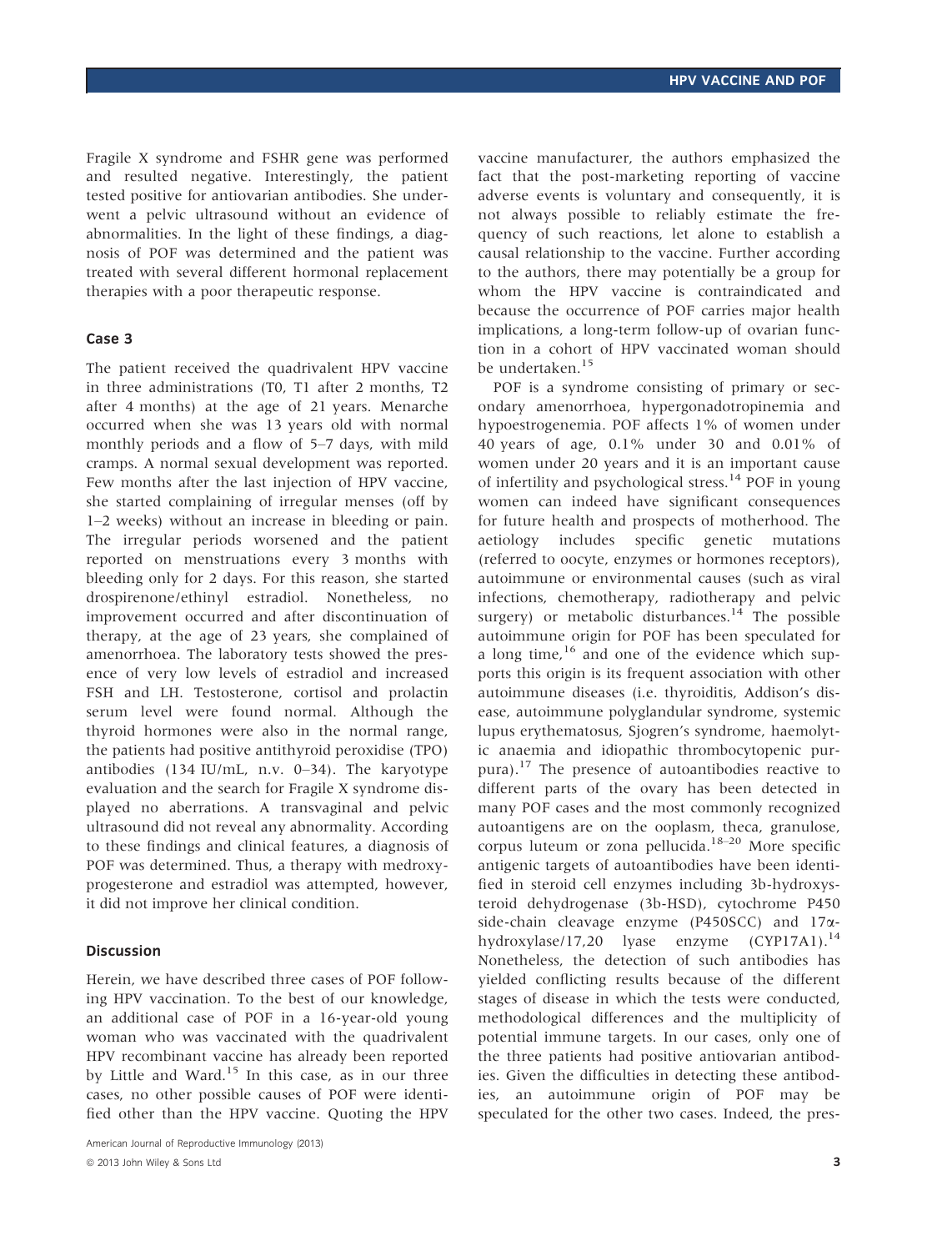Table I The Suggested Criteria of Autoimmune/Inflammatory Syndrome Induced by Adjuvants (ASIA)<sup>7</sup> in the Current Three Cases of Post-Human Papilloma Virus Vaccine Manifested Primary Ovarian Failure (POF). Note That for Positive Diagnosis of ASIA, Fulfilment of Either Two Major or One Major and Two Minor Criteria is Required

|                                                                                                                     | Case 1       | Case 2       | Case 3       |
|---------------------------------------------------------------------------------------------------------------------|--------------|--------------|--------------|
| Major criteria                                                                                                      |              |              |              |
| 1. Exposure to an external stimuli (infection, vaccine and/or immune<br>adjuvants) prior to clinical manifestations | $+$          | $^{+}$       | $^{+}$       |
| 2. The appearance of 'typical' clinical manifestations;                                                             |              |              |              |
| Myalgia, muscle weakness                                                                                            |              |              | Not reported |
| Arthralgia and/joint pain                                                                                           | $^+$         |              |              |
| Chronic fatigue, un-refreshing sleep or sleep disturbances                                                          | $^{+}$       | $^{+}$       | Not reported |
| Neurological manifestations                                                                                         | $+$          | $^{+}$       | Not reported |
| Cognitive disturbances                                                                                              |              | $+$          | Not reported |
| Pyrexia                                                                                                             |              |              |              |
| 3. Removal of inciting agent induces improvement                                                                    | <b>NA</b>    | <b>NA</b>    | <b>NA</b>    |
| 4. Typical biopsy of involved organs                                                                                | Not assessed | Not assessed | Not assessed |
| Minor criteria                                                                                                      |              |              |              |
| 1. The appearance of autoantibodies (antiovarian, anti-TPO)                                                         |              | $^{+}$       | $+$          |
| 2. Other clinical manifestations (e.g. amenorrhoea)                                                                 |              | $^{+}$       | $^{+}$       |
| 3. Specific HLA (e.g. HLA DRB1, HLA DQB1)                                                                           | Not assessed | Not assessed | Not assessed |
| 4. Evolvement of an autoimmune disease (POF)                                                                        | $^{+}$       | $^{+}$       | $^{+}$       |

ence of antiovarian antibodies in the second case, in addition to the finding of the anti-TPO antibodies in the third case, lends support to the idea that autoimmune responses underlying POF can develop following HPV vaccination. Moreover, as POF developed in two sisters, a genetic susceptibility predisposing to post-vaccination POF is probable. The very unusual early age of disease onset may reinforce this suggestion as it was already observed in other immunemediated diseases.<sup>21,22</sup> Furthermore, the patients experienced not only POF but also a constellation of other symptoms, including arthralgia, sleep disturbances and cognitive dysfunction, consistent with the diagnosis of the ASIA syndrome (Table I).<sup>7, 9</sup>

# POF as a Part of the ASIA Syndrome

The three cases of POF described herein clearly fulfilled the criteria for the ASIA syndrome (Table I). ASIA comprises a group of diseases including post-<br>vaccination phenomena,  $9,11,13$  silicone implantvaccination phenomena, $^{9,11,13}$ induced autoimmunity,  $2^3$  Gulf War syndrome,  $2^4$ macrophagic myofasciitis with chronic fatigue syndrome<sup>25,26</sup> and the sick-building syndrome<sup>27</sup> which share a common set of signs and symptoms. Shoenfeld and Agmon-Levin<sup>7</sup> proposed four major and four minor criteria for ASIA (Table I), and to diagnose ASIA, fulfilment of either two major or one major and two minor criteria is required. The criteria for ASIA enable the inclusion of patients with well-defined autoimmune diseases (i.e. multiple sclerosis, lupus) as well as those with ill-defined and non-specific yet clinically relevant conditions (i.e. myalgia, chronic fatigue and cognitive disturbances) under the spectrum of vaccine adjuvantassociated conditions.<sup>9</sup> The inclusion of the latter category of manifestations under ASIA is of special importance as these non-specific manifestations are all too easily ignored or disregarded as irrelevant and non-vaccine related not only by patients and physicians, but also by scientists involved in design of vaccine trials.<sup>28,29</sup> Nonetheless, many ill-defined medical conditions that fall under the ASIA spectrum are frequently disabling and thus of significant clinical relevance.<sup>9,25</sup>

Apart from a shared set of clinical manifestations, the other main common feature in ASIA is the presence of an immune adjuvant. An adjuvant is defined as 'any substance that acts to accelerate, prolong or enhance antigen-specific immune response'. $^{24}$  The adjuvant is able to stimulate the immune system and to increase the response to a vaccine, without having any specific antigenic effect in itself.<sup>24</sup> Vaccines, which contain infectious antigens either attenuated or recombinant, may induce autoimmunity by means of similar 'infectious' mechanisms such as molecular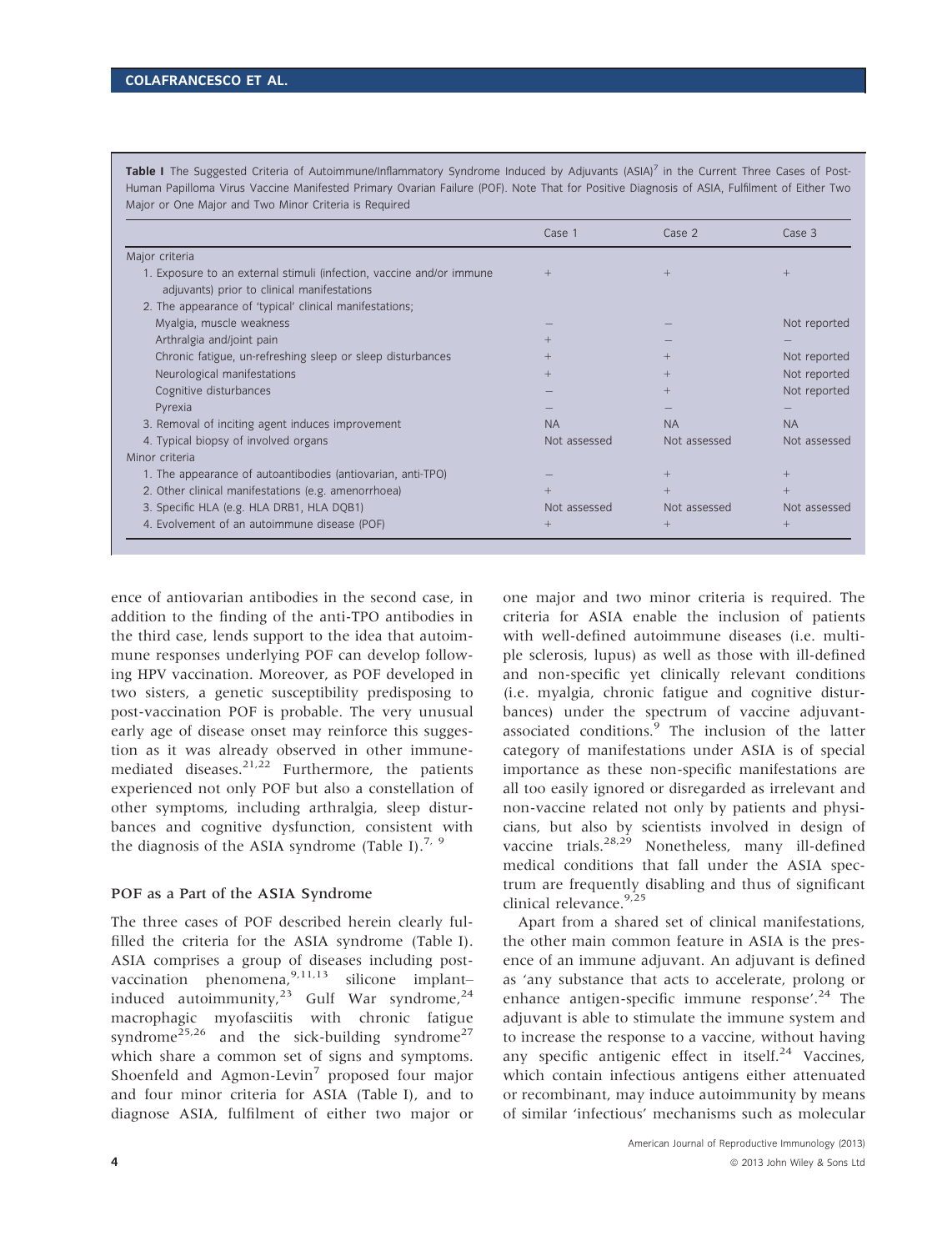mimicry, epitope spreading, bystander activation and polyclonal activation.30,31 When this occurs, it can be subacute or sometimes a long time after the vaccination (i.e. months to years),  $32-37$  which leads to difficulties in identifying a definite causality between vaccination and autoimmune phenomena. The latter will most commonly occur in genetically predisposed individuals. Indeed, personal or familial susceptibility to autoimmunity and adverse response to a prior dose of the vaccine both appear to be associated with a higher risk of post-vaccination autoimmunity. $3.9$ 

# HPV Vaccines and Autoimmunity

In the current literature, there are numerous cases substantiating the link between adverse immune reactions and HPV vaccines, including fatal reactions. For example, Lee<sup>38</sup> recently reported a case of a teenage girl who underwent sudden unexpected death approximately 6 months after her third Gardasil HPV vaccine booster. The patient experienced adverse manifestations shortly after the first dose of Gardasil injection (i.e. dizziness spells, paraesthesia and memory lapses) which were further exacerbated after the 2nd vaccine booster after which she also developed excessive tiredness (indicative of chronic fatigue), night sweats, loss of ability to use common objects, intermittent chest pain and sudden unexpected 'racing heart'. Although the autopsy examination failed to identify any toxicological, microbiological or anatomical cause of death, further investigations carried by Dr. Lee<sup>39</sup> showed that the post-mortem blood and splenic tissues tested positive for HPV-16 L1 gene DNA fragments corresponding to those previously found in 16 separate Gardasil vials from different vaccine lots (suspected to represent contaminants from the vaccine manufacturing process). These findings suggested that the quadrivalent HPV vaccine was indeed the most probable causal factor in this particular case. Specifically, the HPV DNA fragments detected in Gardasil vials appeared to be firmly bound to the aluminium adjuvant used in the vaccine formulation and thus likely protected against enzymatic degradation by endogenous nucleases.<sup>40</sup>

Additionally, thus far HPV vaccination has been linked to several autoimmune diseases, including Guillain-Barré syndrome, $41$  other demyelinating neuropathies, $42-44$  systemic lupus erythematosus, pancreatitis,45 vasculitis,<sup>46</sup> thrombocytopenic purpura<sup>47</sup> and autoimmune hepatitis.<sup>48</sup> Of note, the most prevalent adverse events associated with HPV

vaccines appear to be autoimmune neurological diseases.<sup>49,50</sup> For instance, Sutton et al.<sup>42</sup> reported five cases of female patients who developed a multifocal or atypical demyelinating syndrome within 21 days of immunization with the quadrivalent HPV vaccine. As hypothesized by the authors, the temporal association with demyelinating events in these cases may be explained by the potent immune-stimulatory properties of HPV virus-like particles which comprise the vaccine. Similarly, Chang et al.<sup>51</sup> reported two cases who developed CNS demyelination closely following the administration of the HPV vaccine. Acute disseminated encephalomyelitis in young women (15 and 17 years old) within 3–8 weeks after HPV vaccination has also been described.<sup>52,53</sup> Altogether, these observations led to the hypothesis that the HPV vaccine may have been released too quickly into the market, in the absence of rigorous safety evaluations.49,54,55 Indeed, Gardasil appears to have failed to meet a single one of the four criteria required by the FDA for Fast Track approval.<sup>54</sup>

# Adjuvants in HPV Vaccines and Assessment of HPV Vaccine Safety in Clinical Trials

One of the most commonly used adjuvant in vaccines is aluminium<sup>24</sup> which is also present in HPV vaccines. There are two different brands of the HPV vaccine: the quadrivalent Gardasil (MSD) and the bivalent Cervarix (GSK). Both are composed of HPV L1 proteins that self-assemble to form virus-like particles but differ in the use of adjuvants.<sup>56</sup> While the first contains only aluminium hydroxyphosphate sulphate, the second contains a combination of an oil-based adjuvant monophosphoryl lipid A (MPL) and aluminium hydroxide (a proprietary brand of the vaccine manufacturer otherwise known as ASO4), thus leading to diverse boosts in immune responses between the two vaccines.57 Another difference is the medium in which the vaccines are produced, Trichoplusiani cells for the Cervarix and Saccharomyces cerevisiae for the Gardasil. This distinction is even more intriguing because we know the potential of yeast to trigger autoimmune responses.<sup>58</sup> Nonetheless, a recent large observational study on the safety of the quadrivalent HPV vaccine allegedly identified no autoimmune safety concerns.<sup>59</sup> However, several important biases might have contributed to the negative findings of the study. Firstly, the study included all women who received at least one dose of the vaccine, thus making this particular population less sensitive for the detec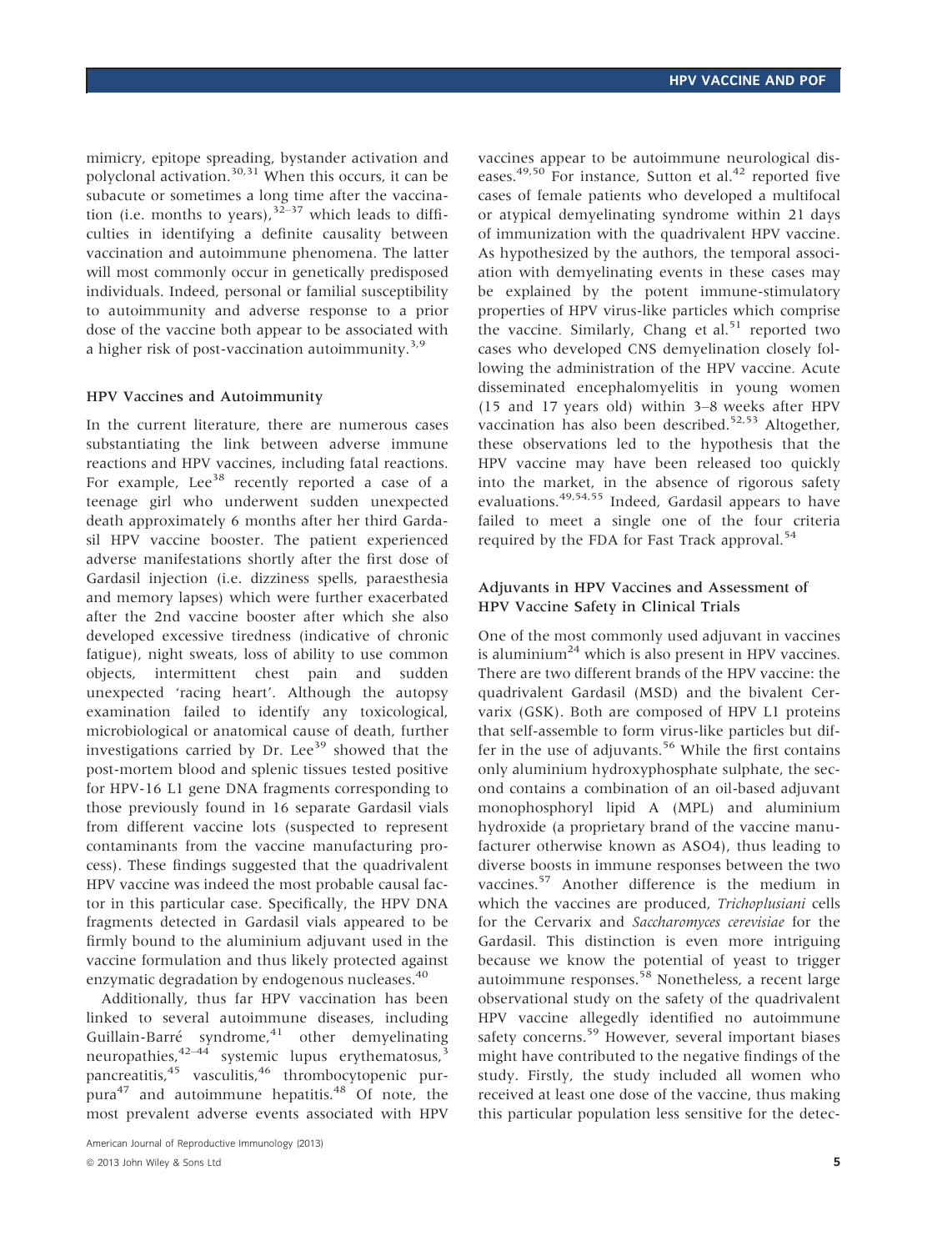tion of serious adverse reactions (given that such events occur with much lesser frequency when fewer doses of the vaccine are administered). Secondly, the research team failed to recruit appropriate expertise for diagnosis of autoimmune disorders. Namely, no immunologist/autoimmunologist, neurologist and ophthalmologist were present during the initial screening of the study participants which is particularly surprising in view of the fact that autoimmune conditions of interest that were examined included rheumatological, autoimmune disorders and neurological/ophthalmic conditions.<sup>29,59</sup> Finally, the Safety Review Committee failed to take into account the fact that autoimmune manifestations may be non-specific and not fitting a well-defined autoimmune condition<sup>9,25,28</sup> yet severely disabling.<sup>26,35,60</sup> Of note, the study was entirely funded by the quadrivalent HPV vaccine manufacturer Merck and all authors received previous founding from Merck and/or were consultants for the HPV vaccine manufacturer.<sup>59</sup>

Finally, a further major bias in evaluating HPV vaccine safety comes from the fact that in all clinical trials for both Gardasil and Cervarix, safety outcomes were compared between vaccine recipients and those who received an aluminium adjuvant containing 'placebo'.<sup>49,50</sup> This practice is common in vaccine trials,<sup>61</sup> despite much evidence showing that aluminium in vaccine relevant exposures can be toxic to humans,<sup>34,35,60</sup> and therefore, its use as a 'placebo control' in vaccine trials can no longer be justified. $61$ 

# **Conclusions**

We documented here the evidence indicating the potential of the HPV vaccine to trigger a lifedisabling autoimmune-mediated condition such as POF. Given that persistently infected women with HPV seem not to develop cancer if they are regularly screened and that the long-term clinical benefits of HPV vaccination are still a matter of speculation, a more rigorous assessment of vaccine risks and benefits is recommend.<sup>49,50,62</sup> Thus, physicians should remain within the rigorous rules of evidence-based medicine, to adequately assess the risks versus the benefits of HPV vaccination.<sup>63,64</sup>

# Disclosure

An informed consent has been received from the patients present their cases. Y Shoenfeld has served as an expert witness in cases involving adverse vaccine reaction in the no-fault U.S. National Vaccine Injury Compensation Program. LT, SC and CP declare no conflict of interests. The authors thank the Dwoskin Family Foundation for support.

# References

- 1 Orbach H, Agmon-Levin N, Zandman-Goddard G: Vaccines and autoimmune diseases of the adult. Discov Med 2010; 9:90–97.
- 2 Agmon-Levin N, Zafrir Y, Paz Z, Shilton T, Zandman-Goddard G, Shoenfeld Y: Ten cases of systemic lupus erythematosus related to hepatitis B vaccine. Lupus 2009; 18:1192–1197.
- 3 Gatto M, Agmon-Levin N, Soriano A, Manna R, Maoz-Segal R, Kivity S, Doria A, Shoenfeld Y: Human papillomavirus vaccine and systemic lupus erythematosus. Clin Rheumatol 2013. [epub ahead of print]. doi: 10.1007/s10067-013-2266-7.
- 4 Shoenfeld Y, Aharon-Maor A, Sherer Y: Vaccination as an additional player in the mosaic of autoimmunity. Clin Exp Rheumatol 2000; 18:181–184.
- 5 Molina V, Shoenfeld Y: Infection, vaccines and other environmental triggers of autoimmunity. Autoimmunity 2005; 38:235–245.
- 6 Kivity S, Agmon-Levin N, Blank M, Shoenfeld Y: Infections and autoimmunity–friends or foes? Trends Immunol 2009; 30:409–414.
- 7 Shoenfeld Y, Agmon-Levin N: 'ASIA' Autoimmune/inflammatory syndrome induced by adjuvants. J Autoimmun 2011; 36:4–8.
- 8 Meroni PL: Autoimmune or auto-inflammatory syndrome induced by adjuvants (ASIA): old truths and a new syndrome? J Autoimmun 2010; 36:1–3.
- 9 Zafrir Y, Agmon-Levin N, Paz Z, Shilton T, Shoenfeld Y: Autoimmunity following hepatitis B vaccine as part of the spectrum of 'Autoimmune (Auto-inflammatory) Syndrome induced by Adjuvants' (ASIA): analysis of 93 cases. Lupus 2012; 21:146–152.
- 10 Rosenblum H, Shoenfeld Y, Amital H: The common immunogenic etiology of chronic fatigue syndrome: from infections to vaccines via adjuvants to the ASIA syndrome. Infect Dis Clin North Am 2011; 25:851–863.
- 11 Lujan L, Perez M, Salazar E, Alvarez N, Gimeno M, Pinczowski P, Irusta S, Santamaria J, Insausti N, Cortes Y, Figueras L, Cuartielles I, Vila M, Fantova E, Chapulle JL: Autoimmune/autoinflammatory syndrome induced by adjuvants (ASIA syndrome) in commercial sheep. Immunol Res 2013; 56:317–324.
- 12 Katzav A, Kivity S, Blank M, Shoenfeld Y, Chapman J: Adjuvant immunization induces high levels of pathogenic antiphospholipid antibodies in genetically prone mice: another facet of the ASIA syndrome. Lupus 2012; 21:210–216.
- 13 Cerpa-Cruz S, Paredes-Casillas P, Landeros Navarro E, Bernard-Medina AG, Martinez-Bonilla G, Gutierrez-Urena S: Adverse events following immunization with vaccines containing adjuvants. Immunol Res 2013; 56:299–303.
- 14 Petrikova J, Lazurova I: Ovarian failure and polycystic ovary syndrome. Autoimmun Rev 2012; 11:A471–A478.
- 15 Little DT, Ward HR: Premature ovarian failure 3 years after menarche in a 16-year-old girl following human papillomavirus vaccination. BMJ Case Rep 2012. [epub ahead of print]. doi: 10. 1136/bcr-2012-006879.
- 16 Muechler EK, Huang KE, Schenk E: Autoimmunity in premature ovarian failure. Int J Fertil 1991; 36:99–103.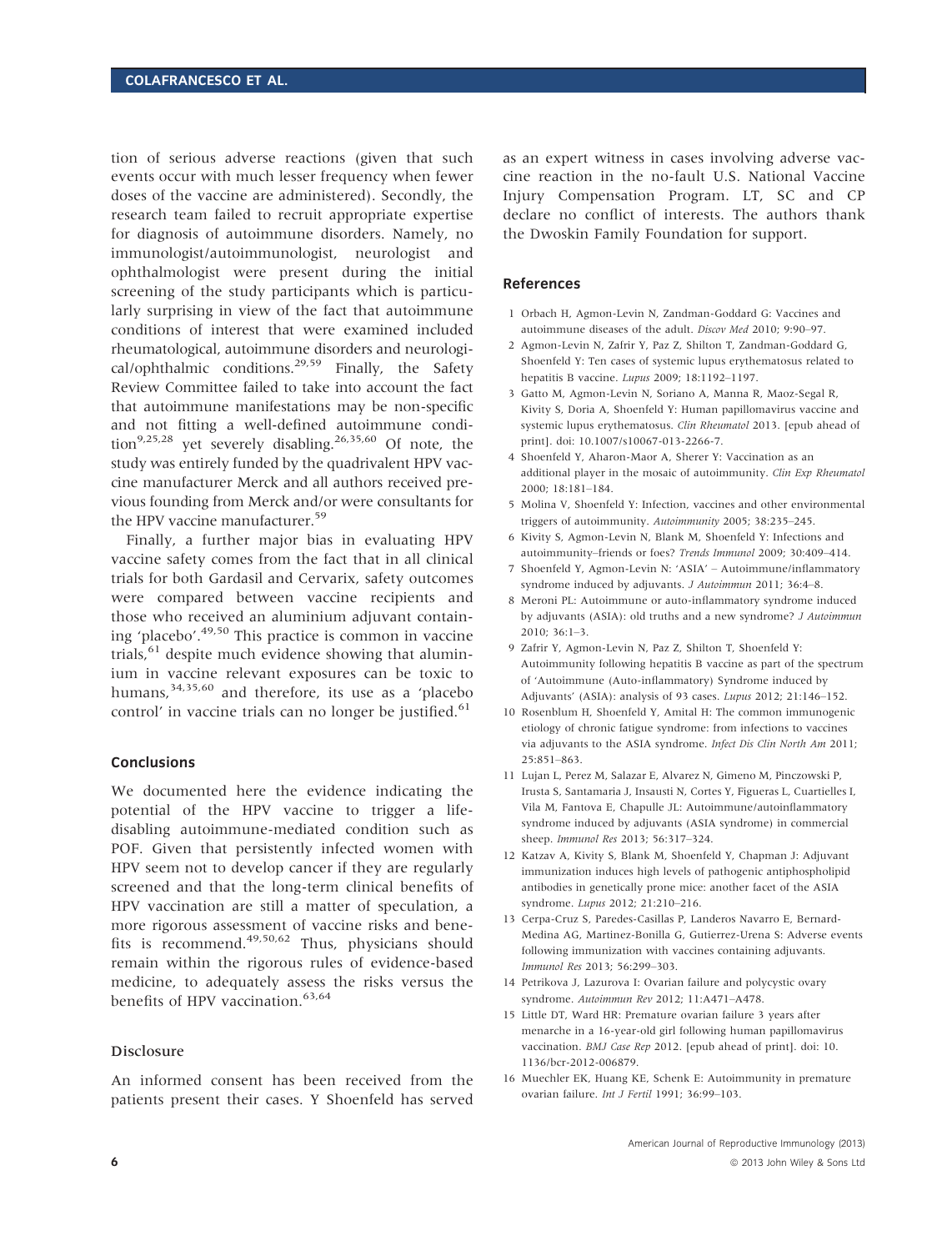- 17 Hoek A, Schoemaker J, Drexhage HA: Premature ovarian failure and ovarian autoimmunity. Endocr Rev 1997; 18:107–134.
- 18 Chattopadhyay D, Sen MR, Katiyar P, Pandey LK: Antiovarian antibody in premature ovarian failure. Indian J Med Sci 1999; 53:254–258.
- 19 Mande PV, Parikh FR, Hinduja I, Zaveri K, Vaidya R, Gajbhiye R, Khole VV: Identification and validation of candidate biomarkers involved in human ovarian autoimmunity. Reprod Biomed Online 2011; 23:471–483.
- 20 Kelkar RL, Meherji PK, Kadam SS, Gupta SK, Nandedkar TD: Circulating auto-antibodies against the zona pellucida and thyroid microsomal antigen in women with premature ovarian failure. J Reprod Immunol 2005; 66:53–67.
- 21 Poling JS, Frye RE, Shoffner J, Zimmerman AW: Developmental regression and mitochondrial dysfunction in a child with autism. J Child Neurol 2006; 21:170–172.
- 22 Perricone C, Ceccarelli F, Valesini G: An overview on the genetic of rheumatoid arthritis: a never-ending story. Autoimmun Rev 2011; 10:599–608.
- 23 Cohen Tervaert JW, Kappel RM: Silicone implant incompatibility syndrome (SIIS): a frequent cause of ASIA (Shoenfeld's syndrome). Immunol Res 2013; 56:293–298.
- 24 Israeli E, Agmon-Levin N, Blank M, Shoenfeld Y: Adjuvants and autoimmunity. Lupus 2009; 18:1217–1225.
- 25 Gherardi R, Authier F: Macrophagic myofasciitis: characterization and pathophysiology. Lupus 2012; 21:184–189.
- 26 Authier FJ, Sauvat S, Champey J, Drogou I, Coquet M, Gherardi RK: Chronic fatigue syndrome in patients with macrophagic myofasciitis. Arthritis Rheum 2003; 48:569–570.
- 27 Israeli E, Pardo A: The sick building syndrome as a part of the autoimmune (auto-inflammatory) syndrome induced by adjuvants. Mod Rheumatol 2010; 21:235–239.
- 28 Shoenfeld Y: HPV vaccines and autoimmune diseases. J Intern Med 2012;272:98; author reply 99.
- 29 Tomljenovic L, Shaw CA: No autoimmune safety signal after vaccination with quadrivalent HPV vaccine Gardasil? J Intern Med 2012; 272:514–515.
- 30 Agmon-Levin N, Paz Z, Israeli E, Shoenfeld Y: Vaccines and autoimmunity. Nat Rev Rheumatol 2009; 5:648–652.
- 31 Israeli E, Agmon-Levin N, Blank M, Chapman J, Shoenfeld Y: Guillain-Barre syndrome–a classical autoimmune disease triggered by infection or vaccination. Clin Rev Allergy Immunol 2012; 42:121– 130.
- 32 Ryan AM, Bermingham N, Harrington HJ, Keohane C: Atypical presentation of macrophagic myofasciitis 10 years post vaccination. Neuromuscul Disord 2006; 16:867–869.
- 33 Poser CM, Behan PO: Late onset of Guillain-Barre syndrome. J Neuroimmunol 1982; 3:27–41.
- 34 Gherardi RK, Coquet M, Cherin P, Belec L, Moretto P, Dreyfus PA, Pellissier JF, Chariot P, Authier FJ: Macrophagic myofasciitis lesions assess long-term persistence of vaccine-derived aluminium hydroxide in muscle. Brain 2001; 124(Pt 9):1821–1831.
- 35 Couette M, Boisse MF, Maison P, Brugieres P, Cesaro P, Chevalier X, Gherardi RK, Bachoud-Levi AC, Authier FJ: Long-term persistence of vaccine-derived aluminum hydroxide is associated with chronic cognitive dysfunction. J Inorg Biochem 2009; 103:1571–1578.
- 36 Mikaeloff Y, Caridade G, Suissa S, Tardieu M: Hepatitis B vaccine and the risk of CNS inflammatory demyelination in childhood. Neurology 2009; 72:873–880.
- 37 Shivane A, Hilton DA, Moate RM, Bond PR, Endean A: Macrophagic myofasciitis: a report of second case from UK. Neuropathol Appl Neurobiol 2012; 38:734–736.
- 38 Lee SH: Detection of human papillomavirus L1 gene DNA fragments in postmortem blood and spleen after Gardasil<sup>®</sup> vaccination – a case report. Adv Biosci Biotechnol 2012; 3:1214– 1224.
- 39 Lee SH: Detection of human papillomavirus (HPV) L1 gene DNA possibly bound to particulate aluminum adjuvant in the HPV vaccine Gardasil. J Inorg Biochem 2012; 112:85–92.
- 40 Lee SH: Topological conformational changes of human papillomavirus (HPV) DNA bound to an insoluble aluminum salt-A study by low temperature PCR. Adv Biol Chem 2013; 3:76– 85.
- 41 Souayah N, Michas-Martin PA, Nasar A, Krivitskaya N, Yacoub HA, Khan H, Qureshi AI: Guillain-Barre syndrome after Gardasil vaccination: data from Vaccine Adverse Event Reporting System 2006–2009. Vaccine 2011; 29:886–889.
- 42 Sutton I, Lahoria R, Tan IL, Clouston P, Barnett MH: CNS demyelination and quadrivalent HPV vaccination. Mult Scler 2009; 15:116–119.
- 43 Wildemann B, Jarius S, Hartmann M, Regula JU, Hametner C: Acute disseminated encephalomyelitis following vaccination against human papilloma virus. Neurology 2009; 72:2132–2133.
- 44 Alvarez-Soria MJ, Hernandez-Gonzalez A, Carrasco-Garcia de Leon S, Del Real-Francia MA, Gallardo-Alcaniz MJ, Lopez-Gomez JL: [Demyelinating disease and vaccination of the human papillomavirus.]. Rev Neurol 2011; 52:472–476.
- 45 Das A, Chang D, Biankin AV, Merrett ND: Pancreatitis following human papillomavirus vaccination. Med J Aust 2008; 189:178.
- 46 Melo Gomes S, Glover M, Malone M, Brogan P: Vasculitis following HPV immunization. Rheumatology (Oxford) 2013;52:581– 582.
- 47 Pugnet G, Ysebaert L, Bagheri H, Montastruc JL, Laurent G: Immune thrombocytopenic purpura following human papillomavirus vaccination. Vaccine 2009; 27:3690.
- 48 Della Corte C, Carlucci A, Francalanci P, Alisi A, Nobili V: Autoimmune hepatitis type 2 following anti-papillomavirus vaccination in a 11-year-old girl. Vaccine 2011;29:4654–4656.
- 49 Tomljenovic L, Shaw CA: Human papillomavirus (HPV) vaccine policy and evidence-based medicine: are they at odds? Ann Med 2013; 45:182–193.
- 50 Tomljenovic L, Spinosa JP, Shaw CA: Human Papillomavirus (HPV) vaccines as an option for preventing cervical malignancies: (how) effective and safe? Curr Pharm Des 2013; 19:1466–1487.
- 51 Chang J, Campagnolo D, Vollmer TL, Bomprezzi R: Demyelinating disease and polyvalent human papilloma virus vaccination. J Neurol Neurosurg Psychiatry 2011; 82:1296–1298.
- 52 Mendoza Plasencia Z, Gonzalez Lopez M, Fernandez Sanfiel ML, Muniz Montes JR: [Acute disseminated encephalomyelitis with tumefactive lesions after vaccination against human papillomavirus]. Neurologia 2010; 25:58–59.
- 53 Schaffer V, Wimmer S, Rotaru I, Topakian R, Haring HP, Aichner FT: HPV vaccine: a cornerstone of female health a possible cause of ADEM? J Neurol 2008; 255:1818–1820.
- 54 Tomljenovic L, Shaw CA: Too fast or not too fast: the FDA's approval of Merck's HPV vaccine gardasil. J Law Med Ethics 2012; 40:673–681.
- 55 Tomljenovic L, Shaw CA: Who profits from uncritical acceptance of biased estimates of vaccine efficacy and safety? Am J Public Health 2012; 102:e13–e14.